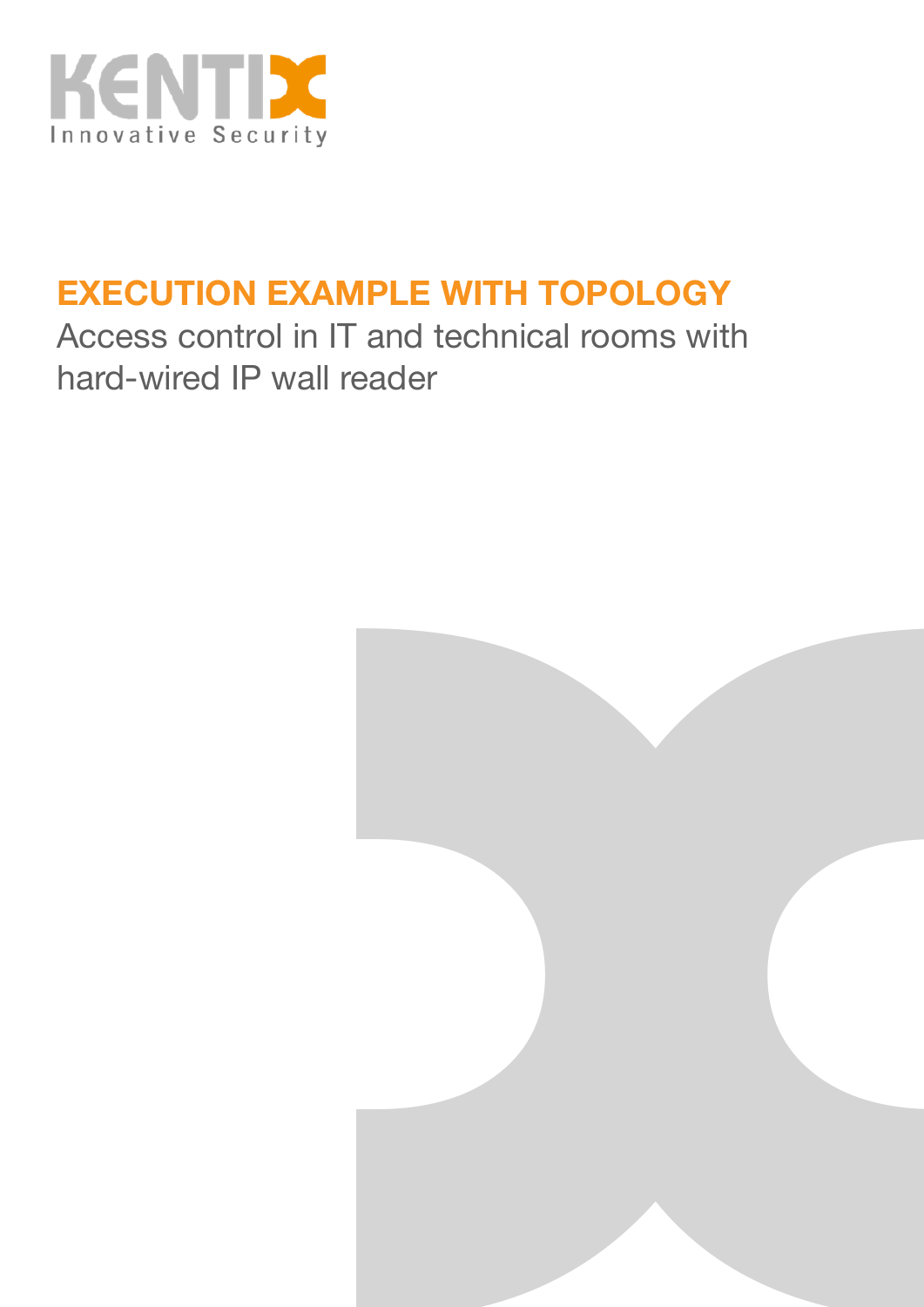

Access control in IT and technical rooms with hard-wired IP wall reader

#### *The requirements*

*In the company there are IT or technical rooms which are to be secured against unauthorised access. The management of access should be carried out by means of a completely IP-based solution. Doors can be opened either by RFID media, PIN entry or a combination of both.* 

*All accesses are logged and are subject to the set access profiles. The installation shall be designed as hard wiring without battery operated components.*

#### *The Kentix system solution*

The Kentix DoorLock access system is used to secure rooms with regard to authorised/unauthorised access.

In the door area the IP wall reader is installed on the wall.

The AcccesManager SmartRelay, the central management of the wired locking solution, can be installed in a flush-mounted box directly under the reader or in the room on a top-hat rail.

If required, an additional IP wall reader can be connected to the module to open the door from the inside. Alternatively, an additional door can also be equipped in this way.

The wall readers are connected to the SmartRelay via hard wiring. The SmartRelay provides central management for up to two connected doors via a web interface. At the same time the module contains a central logbook of all booking events (accesses). If required, each booking can be linked to a video image.

Several SmartRelays can be connected to one system, so that changes only have to be made at one point. This means that the system can be expanded to include additional doors at any time.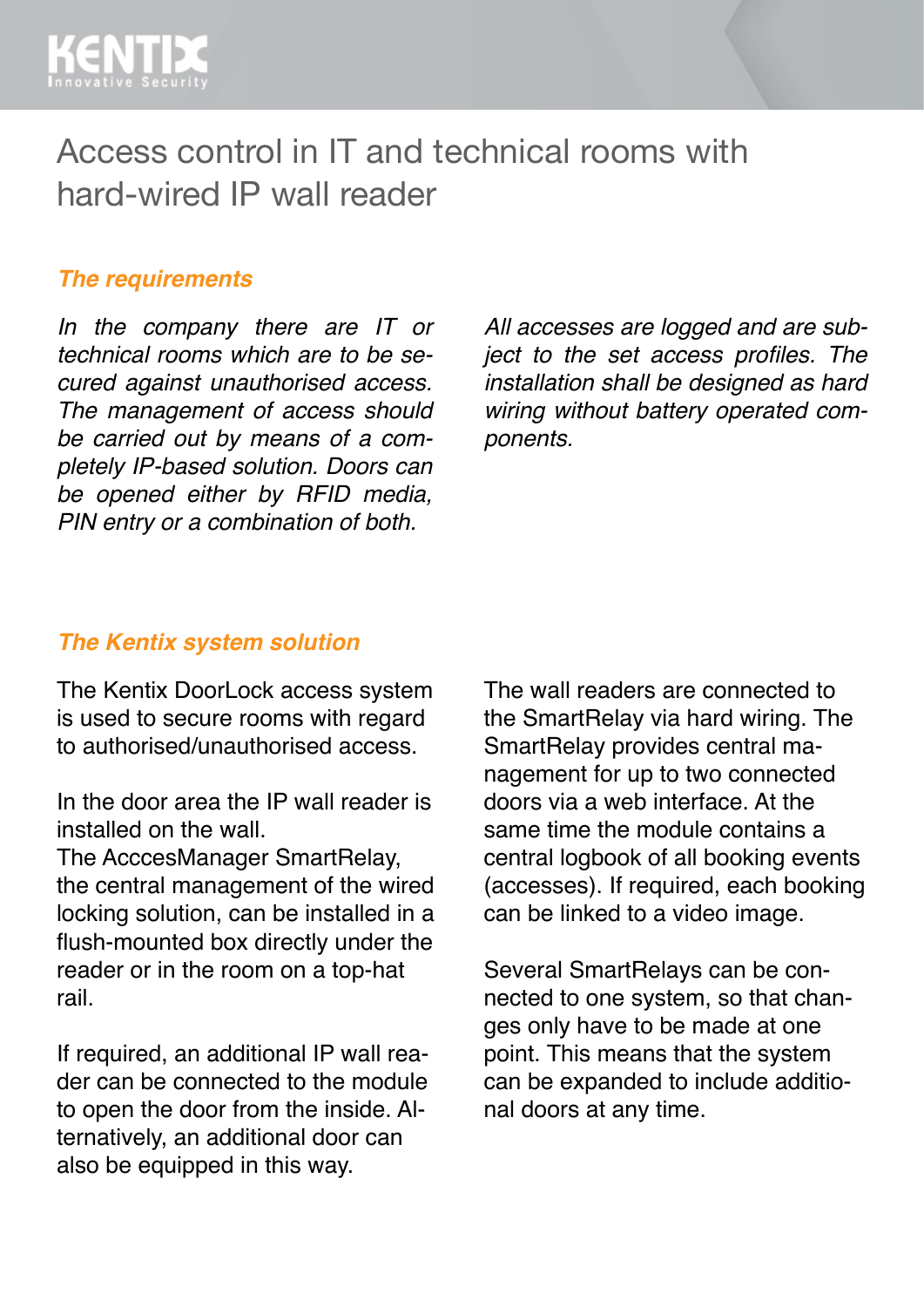